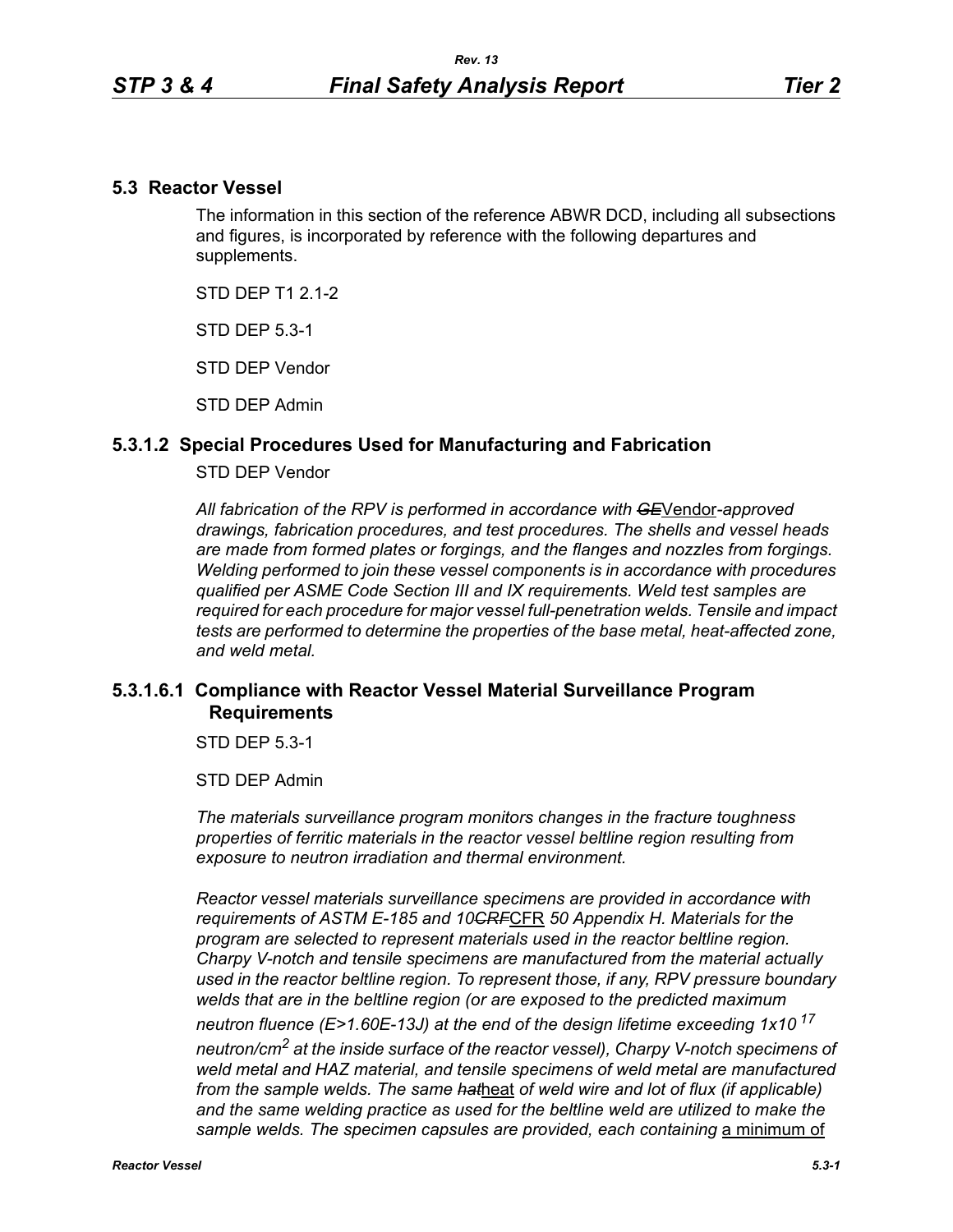12 Charpy V-notch and tensile specimens of the beltline material **along with** *andtemperature monitors. Additionally, if required, the specimens identified to represent the welds requiring surveillance are also loaded in the same numbers. The surveillance specimen holders having brackets welded to the vessel cladding in the core beltline region are provided to hold the specimen capsules and a neutron dosimeter. Since reactor vessel specifications require that all low-alloy steel pressure vessel boundary materials be produced to fine-grain practice, the bracket welding does not pose a concern of underclad cracking. A set of out-of-reactor baseline Charpy V-notch specimens, tensile specimens, and archive material are provided with the surveillance test specimens. The neutron dosimeter and temperature monitors will be located as required by ASTM E-185.*

*Four surveillance capsules are provided. The predicted end of the adjusted reference nil ductility temperature of the reactor vessel steel is less than 38°C.*

*The following proposed withdrawal schedule is extrapolated from ASTM E-185.*

- *First Capsule: After 6 effective full-power years.*
- *Second Capsule: After 20 effective full-power years.*
- *Third Capsule: With an exposure not to exceed the peak EOL fluence.*
- *Fourth Capsule: Schedule determined based on results of first two capsules per ASTM E-185, Paragraph 7.6.2 (see Section 5.3.4.2 for additional capsule requirements). Fracture toughness testing of irradiated capsule specimens will be in accordance with requirements of ASTM E-185 as called out for by 10CFR50 Appendix H.*

### **5.3.1.6.4 Position of Surveillance Capsules and Methods of Attachment Appendix H.II B (2)**

STD DEP 5.3-1

*The surveillance specimen holders, described in Subsections 5.3.1.6.1 and 3.9.5.1.2.10, are located at different azimuths at common elevation in the core beltline region. The locations are selected to produce lead factor of approximately 1.2* greater than 1 and less than or equal *to 1.5 for the inserted specimen capsules. A positive spring-loaded locking device is provided to retain the capsules in position throughout any anticipated event during the lifetime of the vessel. The capsules can be removed from and reinserted into the surveillance specimen holders. See Subsection 5.3.4.2 for COL license information requirements pertaining to the surveillance material, lead factors, withdrawal schedule and neutron fluence levels.*

*In areas where brackets (such as the surveillance specimen holder brackets) are located, additional nondestructive examinations are performed on the vessel base metal and stainless steel weld-deposited cladding or weld-buildup pads during vessel manufacture. The base metal is ultrasonically examined by straight-beam techniques to a depth at least equal to the thickness of the bracket being joined. The area*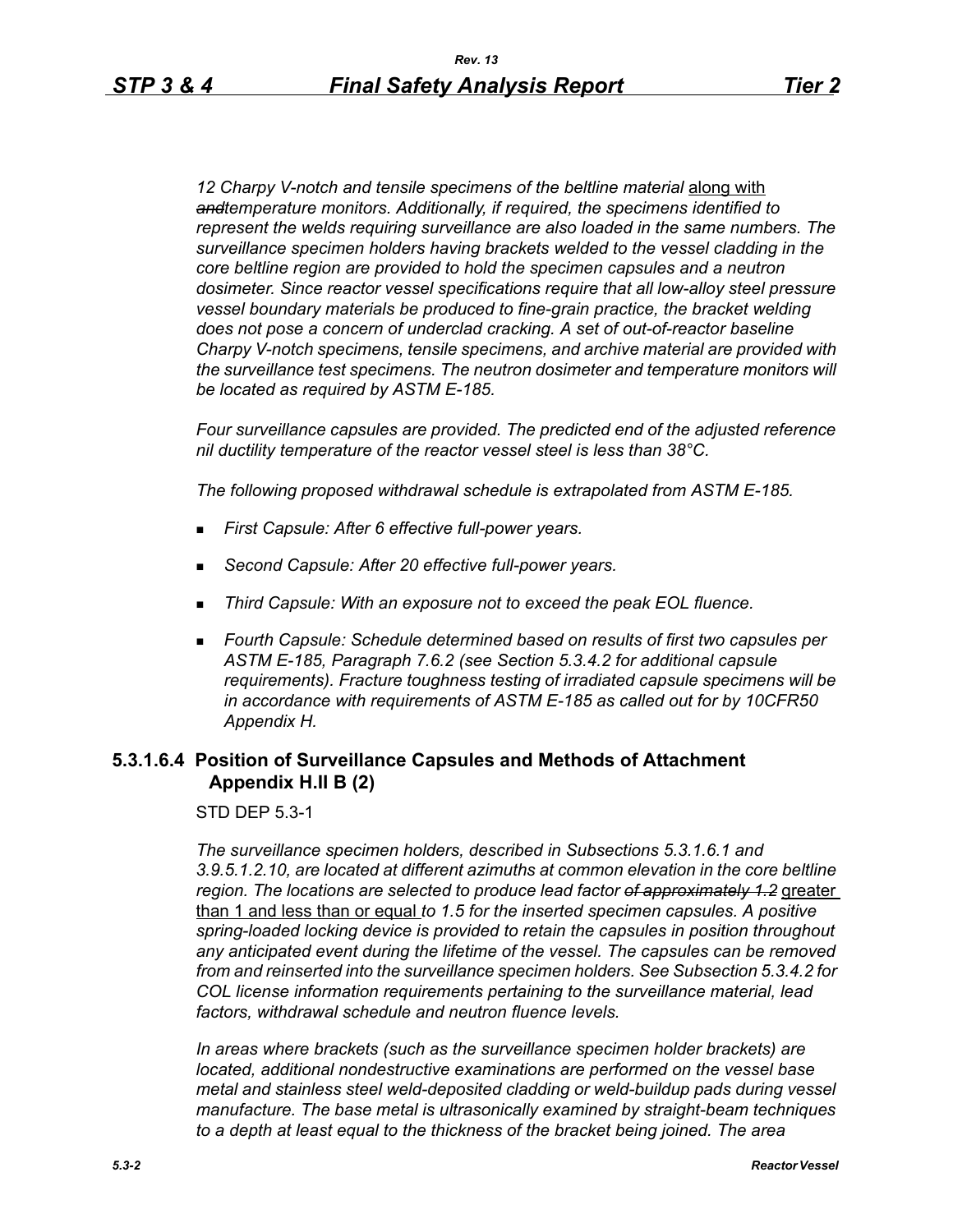*examined is the area of width equal to at least half the thickness of the part joined. The required stainless steel weld-deposited cladding is similarly examined. The full penetration welds are liquid-penetrant examined. Cladding thickness is required to be at least 3.2 mm. These requirements have been successfully applied to a variety of bracket designs which are attached to weld-deposited stainless steel cladding or weld buildups in many operating BWR reactor pressure vessels.*

#### **5.3.1.6.5 Time and Number of Dosimetry Measurements**

STD DEP Vendor

*GE provides a* A *separate neutron dosimeter* is provided *so that fluence measurements may be made at the vessel ID during the first fuel cycle to verify the predicted fluence at an early date in plant operation. This measurement is made over this short period to avoid saturation of the dosimeters now available. Once the fluenceto-thermal power output is verified, no further dosimetry is considered necessary because of the linear relationship between fluence and power output. It will be possible, however, to install a new dosimeter, if required, during succeeding fuel cycles.*

## **5.3.3 Reactor Vessel Integrity**

STD DEP Vendor

*The reactor vessel material, equipment, and services associated with the reactor vessels and appurtenances would conform to the requirements of the subject purchase documents. Measures to ensure conformance included provisions for source evaluation and selection, objective evidence of quality furnished, inspection at the vendor source and examination of the completed reactor vessels.*

Toshiba *GE provides inspection surveillance of the reactor vessel fabricator in-process manufacturing, fabrication, and testing operations in accordance with the GE*their *quality assurance program and approved inspection procedures. The reactor vessel fabricator is responsible for the first level inspection of manufacturing, fabrication, and testing activities, and* Toshiba *GE is responsible for the first level of audit and surveillance inspection.*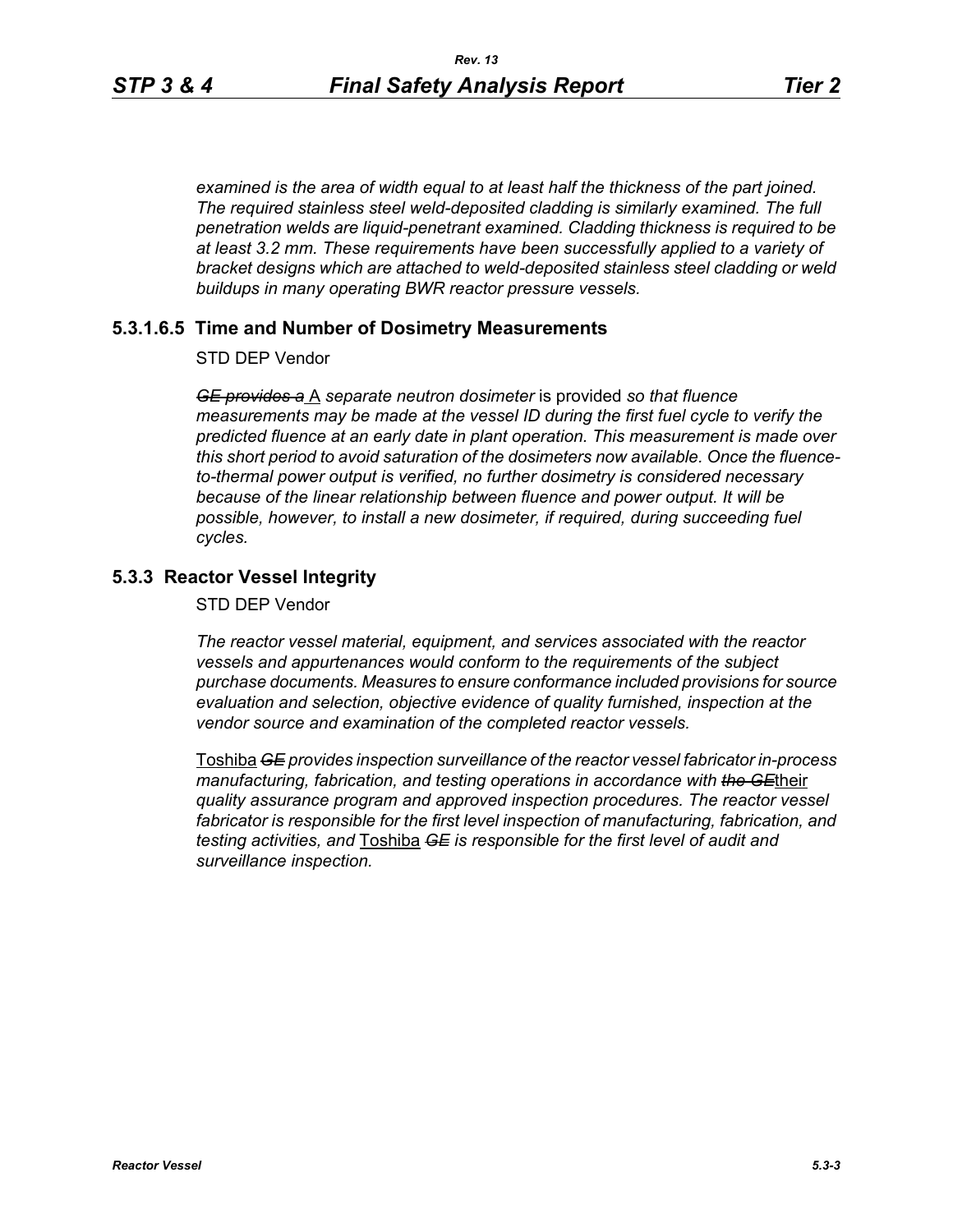## **5.3.3.1.1.1 Reactor Vessel**

STD DEP T1 2.1-2

*The cylindrical shell and top and bottom heads of the reactor vessel are fabricated of low-alloy steel, the interior of which is clad with stainless steel weld overlay except for the top head,* and *all nozzles but the steam outlet nozzles and the reactor internal pump casings. The bottom head is clad with Ni-Cr-Fe alloy. The reactor internal pump penetrations are clad with Ni-Cr-Fe alloy, or alternatively stainless steel.* The reactor internal pump motor casings are clad with stainless steel only in the stretch tube region and around the bottom of the reactor internal pump motor casings where they interface with the motor cover closures.

### **5.3.3.3 Fabrication Methods**

STD DEP Vendor

STD DEP Admin

*The reactor pressure vessel is a vertical cylindrical pressure vessel of welded construction fabricated in accordance with ASME Code Section III, Class 1, requirements. All fabrication of the reactor pressure vessel was*is *performed in accordance with GE*Vendor*-approved drawings, fabrication procedures, and test procedures. The shell and vessel head were*are *made from formed low-alloy steel plates or forgings and the flanges and nozzles from low-alloy steel forgings. Welding performed to join these vessel components was*is *in accordance with procedures qualified to ASME Section III and IX requirements. Weld test samples were*are *required for each procedure for major-vessel full-penetration welds.*

### **5.3.4 COL License Information**

### **5.3.4.1 Fracture Toughness Data**

The following site-specific supplement addresses COL License Information Item 5.4.

Fracture toughness data based on the limiting reactor vessel actual materials will be provided in an amendment to the FSAR in accordance with 10 CFR 50.71(e) that occurs one year after the on-site acceptance of the reactor vessel. The data will be based on test results from the actual materials used in the RPV. (COM 5.3-1)

The evaluation methods will be in accordance with 10 CFR 50 Appendices G and H, Regulatory Guide 1.99 Rev. 2, and Reference 5.3-4.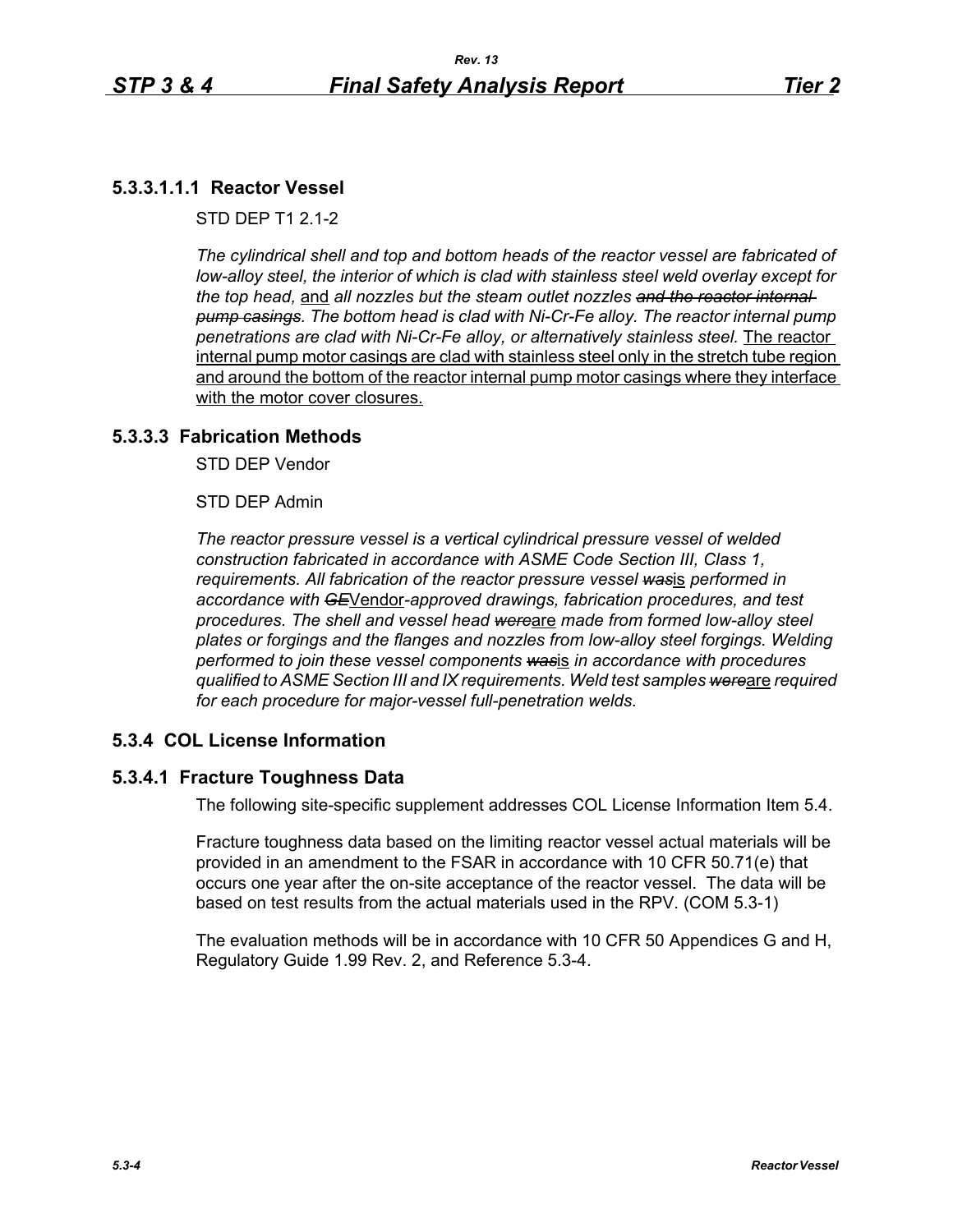## **5.3.4.2 Materials and Surveillance Capsule**

The following site-specific supplement addresses COL License Information Item 5.5.

The site-specific information of the materials and surveillance program for STP 3 & 4 is as follows:

(1) Specific materials in each surveillance capsule

The surveillance specimens are fabricated from extra portions of vessel forging material from the core regions. The vessel material is low alloy steel, ASME SA-508 Class 3. Surveillance specimens are fabricated by sectioning a weldment made from the extra forging material. Surveillance specimens are taken from the base metal, weld metal and the heat affected zone of the weldment.

(2) Capsule lead factor

The lead factor of each capsule is approximately 1.1.

(3) Withdrawal schedule for each surveillance capsule

The capsule withdrawal schedule is in accordance with ABWR DCD Tier 2 Section 5.3.1.6.1.

(4) Neutron fluence to be received by each capsule at the time of its withdrawal

The neutron fluence to be received by each capsule is as follows:

- (a) First capsule:  $5.2 \times 10^{16}$  n/cm<sup>2</sup>
- (b) Second capsule:  $1.7 \times 10^{17}$  n/cm<sup>2</sup>
- (c) Third capsule: not to exceed  $5.0 \times 10^{17}$  n/cm<sup>2</sup>
- (d) Fourth Capsule: will be based on the results of the first two capsules
- (5) Vessel end-of life peak neutron fluence

The vessel end-of-life neutron fluence is approximately  $5.0 \times 10^{17}$  n/cm<sup>2</sup>.

The materials and surveillance capsule program for STP 3 & 4 are in accordance with Reference 5.3-3.

The Final Safety Analysis Report will be updated prior to receipt of fuel on site to identify the specific materials in each surveillance capsule and provide a plant-specific replacement for the Pressure-Temperature limits. The data will be based on test results from the actual materials used in the RPV. (COM 5.3-2)

# **5.3.4.3 Plant-Specific Pressure-Temperature Information**

The following site-specific supplement addresses COL License Information Item 5.6.